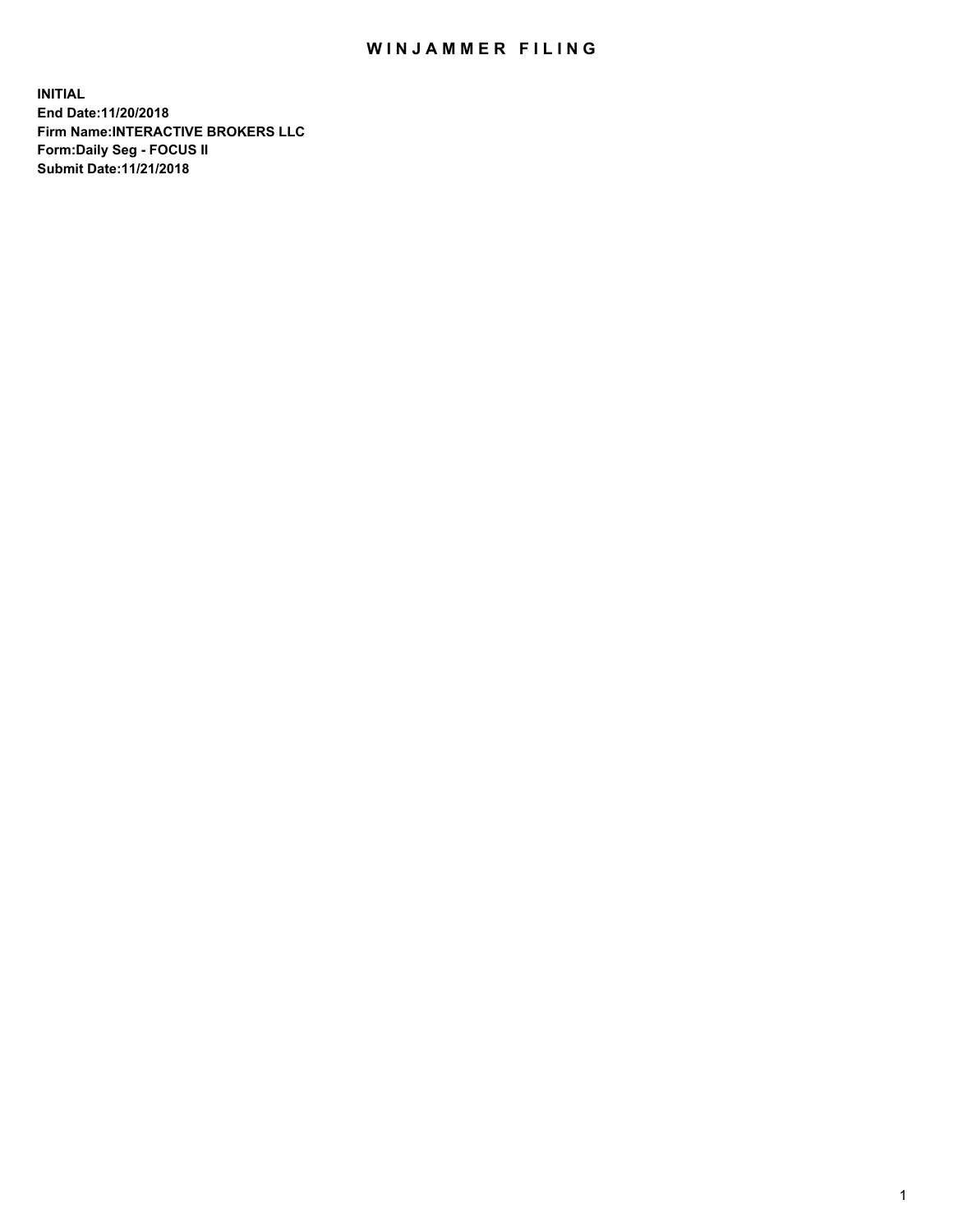**INITIAL End Date:11/20/2018 Firm Name:INTERACTIVE BROKERS LLC Form:Daily Seg - FOCUS II Submit Date:11/21/2018 Daily Segregation - Cover Page**

| Name of Company                                                                                                                                                                                                                                                                                                                | <b>INTERACTIVE BROKERS LLC</b>                                                                  |
|--------------------------------------------------------------------------------------------------------------------------------------------------------------------------------------------------------------------------------------------------------------------------------------------------------------------------------|-------------------------------------------------------------------------------------------------|
| <b>Contact Name</b>                                                                                                                                                                                                                                                                                                            | James Menicucci                                                                                 |
| <b>Contact Phone Number</b>                                                                                                                                                                                                                                                                                                    | 203-618-8085                                                                                    |
| <b>Contact Email Address</b>                                                                                                                                                                                                                                                                                                   | jmenicucci@interactivebrokers.c<br>om                                                           |
| FCM's Customer Segregated Funds Residual Interest Target (choose one):<br>a. Minimum dollar amount: ; or<br>b. Minimum percentage of customer segregated funds required:% ; or<br>c. Dollar amount range between: and; or<br>d. Percentage range of customer segregated funds required between:% and%.                         | $\overline{\mathbf{0}}$<br>$\overline{\mathbf{0}}$<br>155,000,000 245,000,000<br>0 <sub>0</sub> |
| FCM's Customer Secured Amount Funds Residual Interest Target (choose one):<br>a. Minimum dollar amount: ; or<br>b. Minimum percentage of customer secured funds required:%; or<br>c. Dollar amount range between: and; or<br>d. Percentage range of customer secured funds required between:% and%.                            | $\overline{\mathbf{0}}$<br>$\overline{\mathbf{0}}$<br>80,000,000 120,000,000<br>00              |
| FCM's Cleared Swaps Customer Collateral Residual Interest Target (choose one):<br>a. Minimum dollar amount: ; or<br>b. Minimum percentage of cleared swaps customer collateral required:% ; or<br>c. Dollar amount range between: and; or<br>d. Percentage range of cleared swaps customer collateral required between:% and%. | $\overline{\mathbf{0}}$<br>$\underline{\mathbf{0}}$<br>0 <sub>0</sub><br>0 <sub>0</sub>         |

Attach supporting documents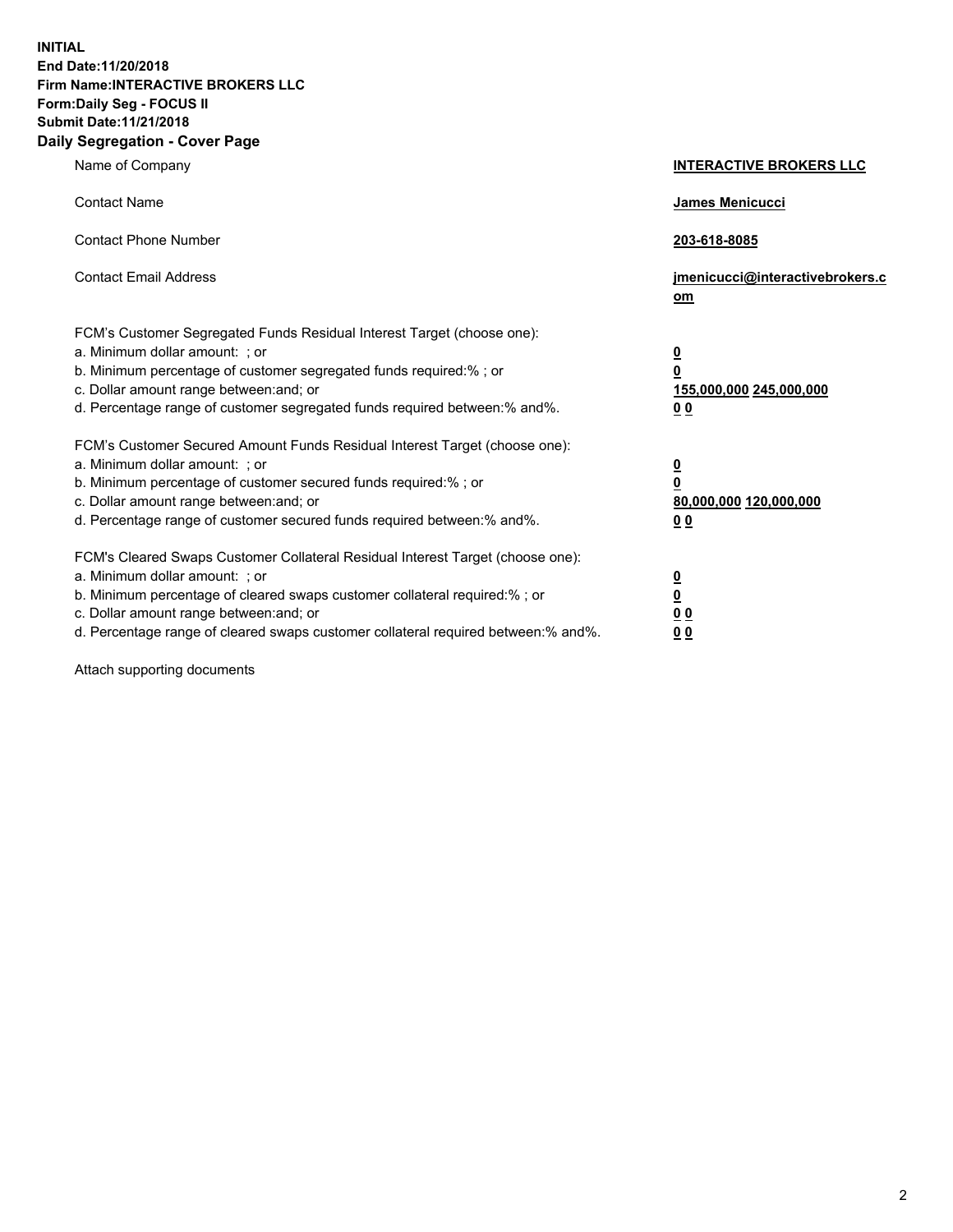## **INITIAL End Date:11/20/2018 Firm Name:INTERACTIVE BROKERS LLC Form:Daily Seg - FOCUS II Submit Date:11/21/2018 Daily Segregation - Secured Amounts**

|     | Daily Segregation - Secured Amounts                                                         |                                                        |
|-----|---------------------------------------------------------------------------------------------|--------------------------------------------------------|
|     | Foreign Futures and Foreign Options Secured Amounts                                         |                                                        |
|     | Amount required to be set aside pursuant to law, rule or regulation of a foreign            | $0$ [7305]                                             |
|     | government or a rule of a self-regulatory organization authorized thereunder                |                                                        |
| 1.  | Net ledger balance - Foreign Futures and Foreign Option Trading - All Customers             |                                                        |
|     | A. Cash                                                                                     | 479,192,265 [7315]                                     |
|     | B. Securities (at market)                                                                   | $0$ [7317]                                             |
| 2.  | Net unrealized profit (loss) in open futures contracts traded on a foreign board of trade   | -28,221,737 [7325]                                     |
| 3.  | Exchange traded options                                                                     |                                                        |
|     | a. Market value of open option contracts purchased on a foreign board of trade              | 63,967 [7335]                                          |
|     | b. Market value of open contracts granted (sold) on a foreign board of trade                | -111,532 <sub>[7337]</sub>                             |
| 4.  | Net equity (deficit) (add lines 1. 2. and 3.)                                               | 450,922,963 [7345]                                     |
| 5.  | Account liquidating to a deficit and account with a debit balances - gross amount           | 4,067 [7351]                                           |
|     | Less: amount offset by customer owned securities                                            | 0 [7352] 4,067 [7354]                                  |
| 6.  | Amount required to be set aside as the secured amount - Net Liquidating Equity              | 450,927,030 [7355]                                     |
|     | Method (add lines 4 and 5)                                                                  |                                                        |
| 7.  | Greater of amount required to be set aside pursuant to foreign jurisdiction (above) or line | 450,927,030 [7360]                                     |
|     | 6.                                                                                          |                                                        |
|     | FUNDS DEPOSITED IN SEPARATE REGULATION 30.7 ACCOUNTS                                        |                                                        |
| 1.  | Cash in banks                                                                               |                                                        |
|     | A. Banks located in the United States                                                       | 64,900,856 [7500]                                      |
|     | B. Other banks qualified under Regulation 30.7                                              | 0 [7520] 64,900,856 [7530]                             |
| 2.  | Securities                                                                                  |                                                        |
|     | A. In safekeeping with banks located in the United States                                   | 398,258,535 [7540]                                     |
|     | B. In safekeeping with other banks qualified under Regulation 30.7                          | 0 [7560] 398,258,535 [7570]                            |
| 3.  | Equities with registered futures commission merchants                                       |                                                        |
|     | A. Cash                                                                                     | $0$ [7580]                                             |
|     | <b>B.</b> Securities                                                                        | $0$ [7590]                                             |
|     | C. Unrealized gain (loss) on open futures contracts                                         | $0$ [7600]                                             |
|     | D. Value of long option contracts                                                           | $0$ [7610]                                             |
|     | E. Value of short option contracts                                                          | 0 [7615] 0 [7620]                                      |
| 4.  | Amounts held by clearing organizations of foreign boards of trade                           |                                                        |
|     | A. Cash                                                                                     | $0$ [7640]                                             |
|     | <b>B.</b> Securities                                                                        | $0$ [7650]                                             |
|     | C. Amount due to (from) clearing organization - daily variation                             | $0$ [7660]                                             |
|     | D. Value of long option contracts                                                           | $0$ [7670]                                             |
|     | E. Value of short option contracts                                                          | 0 [7675] 0 [7680]                                      |
| 5.  | Amounts held by members of foreign boards of trade                                          |                                                        |
|     | A. Cash                                                                                     | 130,126,921 [7700]                                     |
|     | <b>B.</b> Securities                                                                        | $0$ [7710]                                             |
|     | C. Unrealized gain (loss) on open futures contracts                                         | -17,775,406 [7720]                                     |
|     | D. Value of long option contracts                                                           | 63,967 [7730]                                          |
|     | E. Value of short option contracts                                                          | <mark>-127,709</mark> [7735] <u>112,287,773</u> [7740] |
| 6.  | Amounts with other depositories designated by a foreign board of trade                      | 0 [7760]                                               |
| 7.  | Segregated funds on hand                                                                    | $0$ [7765]                                             |
| 8.  | Total funds in separate section 30.7 accounts                                               | 575,447,164 [7770]                                     |
| 9.  | Excess (deficiency) Set Aside for Secured Amount (subtract line 7 Secured Statement         | 124,520,134 [7380]                                     |
|     | Page 1 from Line 8)                                                                         |                                                        |
| 10. | Management Target Amount for Excess funds in separate section 30.7 accounts                 | 80,000,000 [7780]                                      |
| 11. | Excess (deficiency) funds in separate 30.7 accounts over (under) Management Target          | 44,520,134 [7785]                                      |
|     |                                                                                             |                                                        |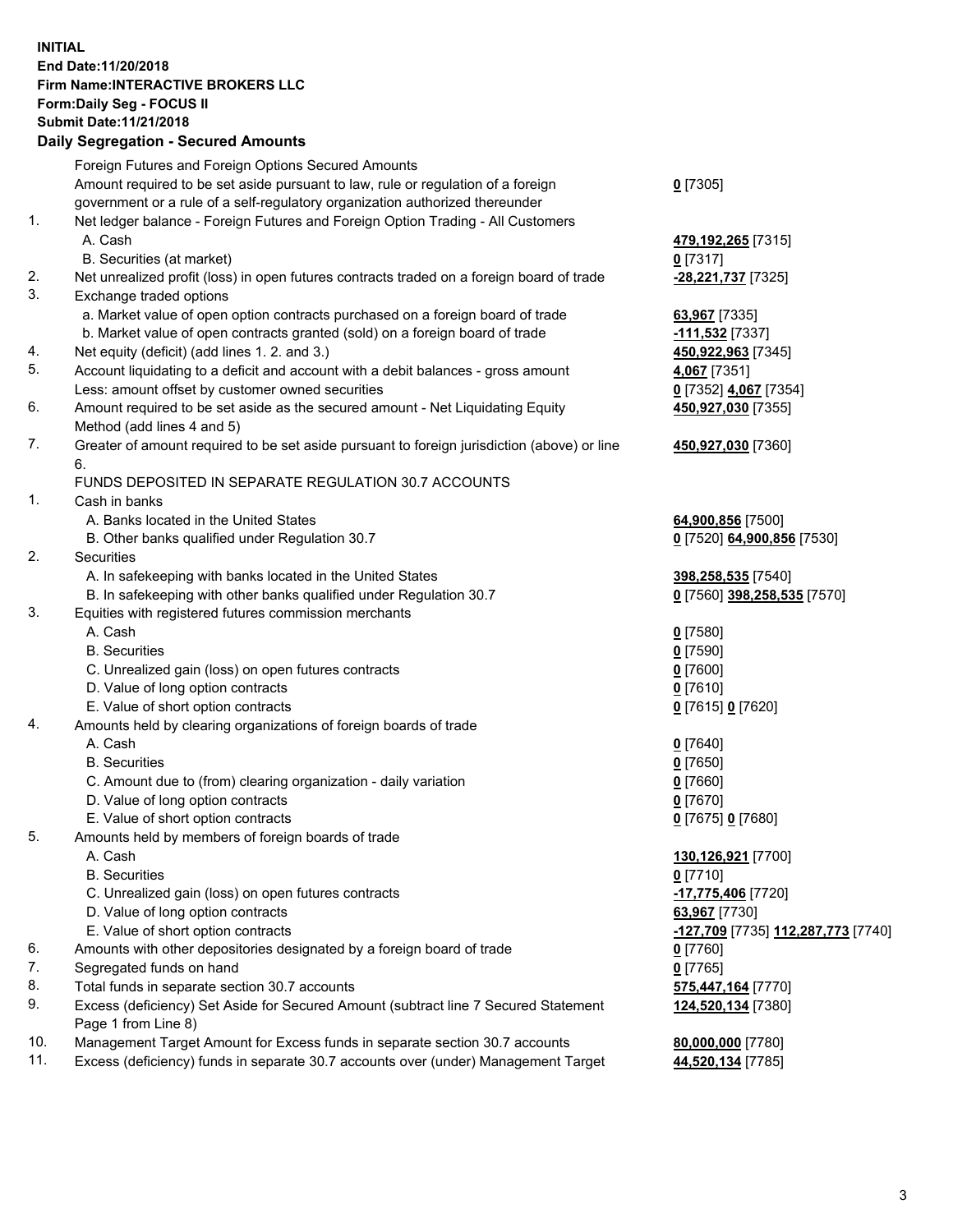**INITIAL End Date:11/20/2018 Firm Name:INTERACTIVE BROKERS LLC Form:Daily Seg - FOCUS II Submit Date:11/21/2018 Daily Segregation - Segregation Statement** SEGREGATION REQUIREMENTS(Section 4d(2) of the CEAct) 1. Net ledger balance A. Cash **4,010,669,059** [7010] B. Securities (at market) **0** [7020] 2. Net unrealized profit (loss) in open futures contracts traded on a contract market **-114,904,672** [7030] 3. Exchange traded options A. Add market value of open option contracts purchased on a contract market **471,532,348** [7032] B. Deduct market value of open option contracts granted (sold) on a contract market **-593,340,278** [7033] 4. Net equity (deficit) (add lines 1, 2 and 3) **3,773,956,457** [7040] 5. Accounts liquidating to a deficit and accounts with debit balances - gross amount **1,933,622** [7045] Less: amount offset by customer securities **0** [7047] **1,933,622** [7050] 6. Amount required to be segregated (add lines 4 and 5) **3,775,890,079** [7060] FUNDS IN SEGREGATED ACCOUNTS 7. Deposited in segregated funds bank accounts A. Cash **410,389,603** [7070] B. Securities representing investments of customers' funds (at market) **2,306,101,805** [7080] C. Securities held for particular customers or option customers in lieu of cash (at market) **0** [7090] 8. Margins on deposit with derivatives clearing organizations of contract markets A. Cash **18,693,772** [7100] B. Securities representing investments of customers' funds (at market) **1,389,695,618** [7110] C. Securities held for particular customers or option customers in lieu of cash (at market) **0** [7120] 9. Net settlement from (to) derivatives clearing organizations of contract markets **-27,554,340** [7130] 10. Exchange traded options A. Value of open long option contracts **471,669,641** [7132] B. Value of open short option contracts **-593,485,980** [7133] 11. Net equities with other FCMs A. Net liquidating equity **0** [7140] B. Securities representing investments of customers' funds (at market) **0** [7160] C. Securities held for particular customers or option customers in lieu of cash (at market) **0** [7170] 12. Segregated funds on hand **0** [7150] 13. Total amount in segregation (add lines 7 through 12) **3,975,510,119** [7180] 14. Excess (deficiency) funds in segregation (subtract line 6 from line 13) **199,620,040** [7190] 15. Management Target Amount for Excess funds in segregation **155,000,000** [7194] **44,620,040** [7198]

16. Excess (deficiency) funds in segregation over (under) Management Target Amount Excess